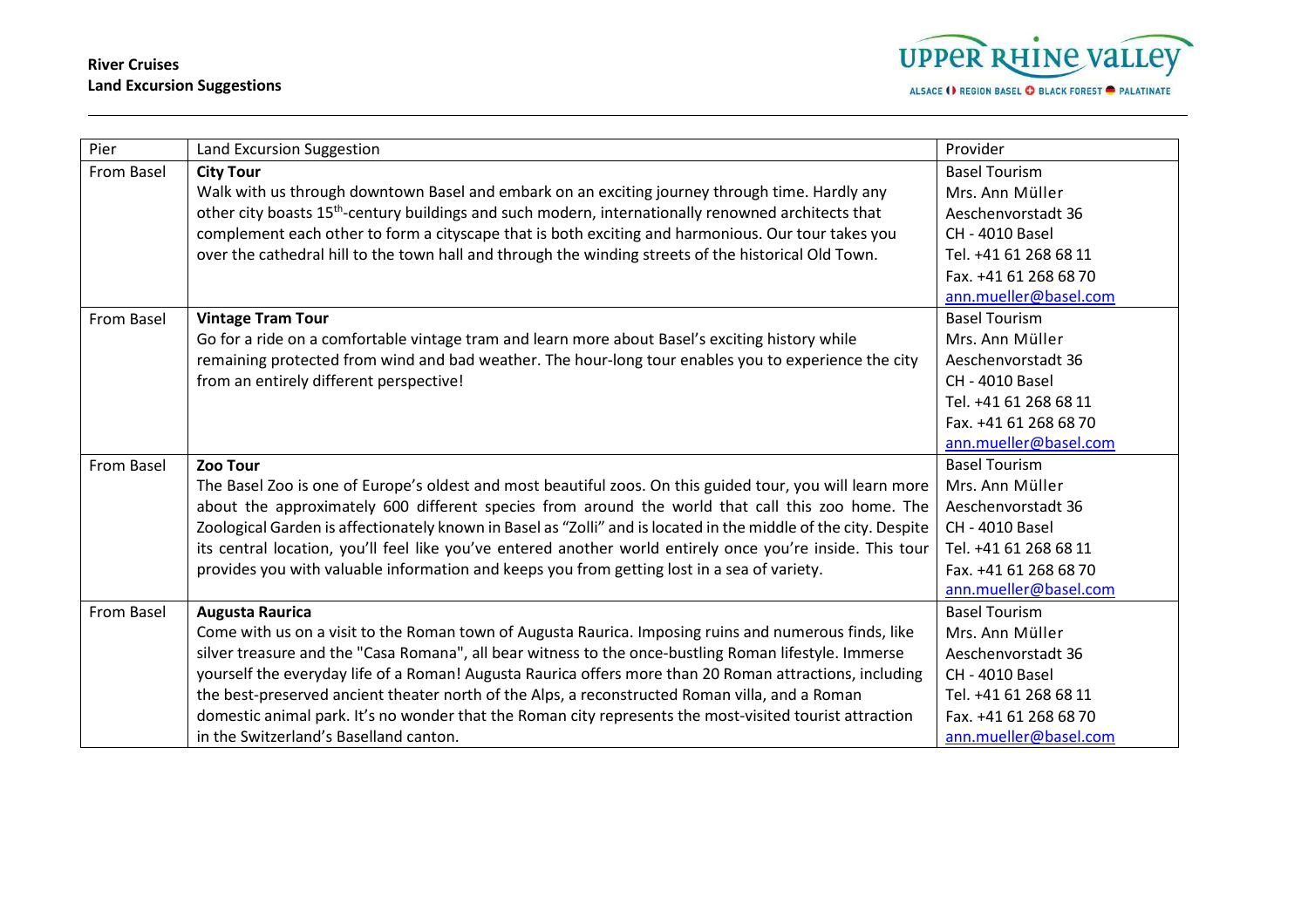| From Basel | Arlesheim Cathedral/Eremitage Gardens                                                                                             | <b>Basel Tourism</b>   |
|------------|-----------------------------------------------------------------------------------------------------------------------------------|------------------------|
|            | The cathedral of this idyllic village in the Basel area is recognized as a significant masterpiece of Baroque                     | Mrs. Ann Müller        |
|            | architecture. During your excursion, you can learn about the former monastery and the Eremitage, the                              | Aeschenvorstadt 36     |
|            | largest English landscape garden in Switzerland. Discover this former monastery and its lovely organ,                             | <b>CH - 4010 Basel</b> |
|            | which was built by Johannes Andreas Silbermann in 1761. Afterwards, enjoy a walk through the                                      | Tel. +41 61 268 68 11  |
|            | Eremitage, where you can stroll past numerous ponds and grottos. Another great program point perfect                              | Fax. +41 61 268 68 70  |
|            | for those wishing to learn more about this exciting region is a visit to the Goetheanum in the neighboring<br>village of Dornach. | ann.mueller@basel.com  |
| From Basel | <b>Fondation Beyeler Tour</b>                                                                                                     | <b>Basel Tourism</b>   |
|            | A visit to the Fondation Beyeler in Riehen is an absolute must for art enthusiasts. On our tour, you will                         | Mrs. Ann Müller        |
|            | gain deep insight into this exceptional collection. The Beyeler Collection finally received a home                                | Aeschenvorstadt 36     |
|            | accessible to the public in 1997 with the building of the museum by architect Renzo Piano. This                                   | <b>CH - 4010 Basel</b> |
|            | collection features around 230 works that document the views of Ernst and Hildy Beyeler on 20 <sup>th</sup> -century              | Tel. +41 61 268 68 11  |
|            | art. You can decide whether you'd like to learn more about the permanent collection or visit one of the                           | Fax. +41 61 268 68 70  |
|            | regularly scheduled special exhibitions.                                                                                          | ann.mueller@basel.com  |
| From Basel | <b>Kunstmuseum Basel Tour</b>                                                                                                     | <b>Basel Tourism</b>   |
|            | The Kunstmuseum Basel is considered the oldest public art collection in the world. This guided tour will                          | Mrs. Ann Müller        |
|            | introduce you to this institution and its special focus on the paintings and drawings of Upper Rhine artists                      | Aeschenvorstadt 36     |
|            | from 1400 to 1600, as well as 19 <sup>th</sup> - and 20 <sup>th</sup> -century art. The museum is home to the world's largest     | <b>CH - 4010 Basel</b> |
|            | collection of works by the Holbein family. The Renaissance is also represented with works by Witz,                                | Tel. +41 61 268 68 11  |
|            | Cranach the Elder, and Grünewald. When it comes to art of the recent past, you will find numerous                                 | Fax. +41 61 268 68 70  |
|            | works by followers of cubism, German and abstract expressionism, as well as examples of American art<br>since 1950.               | ann.mueller@basel.com  |
| From Basel | <b>Vitra Design Museum Tour</b>                                                                                                   | <b>Basel Tourism</b>   |
|            | The Vitra Design Museum is one of the world's leading museums of industrial furniture design and                                  | Mrs. Ann Müller        |
|            | architecture. On a guided tour, you will learn about the spectacular buildings on campus and the creation                         | Aeschenvorstadt 36     |
|            | of some of the world-famous Vitra designer pieces. Vitra produces furniture from great designers like                             | <b>CH - 4010 Basel</b> |
|            | George Nelson, Jean Prouvé, or Charles and Ray Eames; out of a desire to document the company's                                   | Tel. +41 61 268 68 11  |
|            | history, owner Rolf Fehlbaum began collecting designs from these designers. In 1989, Frank O. Gehry                               | Fax. +41 61 268 68 70  |
|            | built the museum's main building, thus creating the ideal area for presenting these breathtaking pieces.                          | ann.mueller@basel.com  |
|            | Today, the steadily growing Vitra Design Museum is a prestigious cultural institution that has greatly                            |                        |
|            | contributed to the research and popularization of this art form.                                                                  |                        |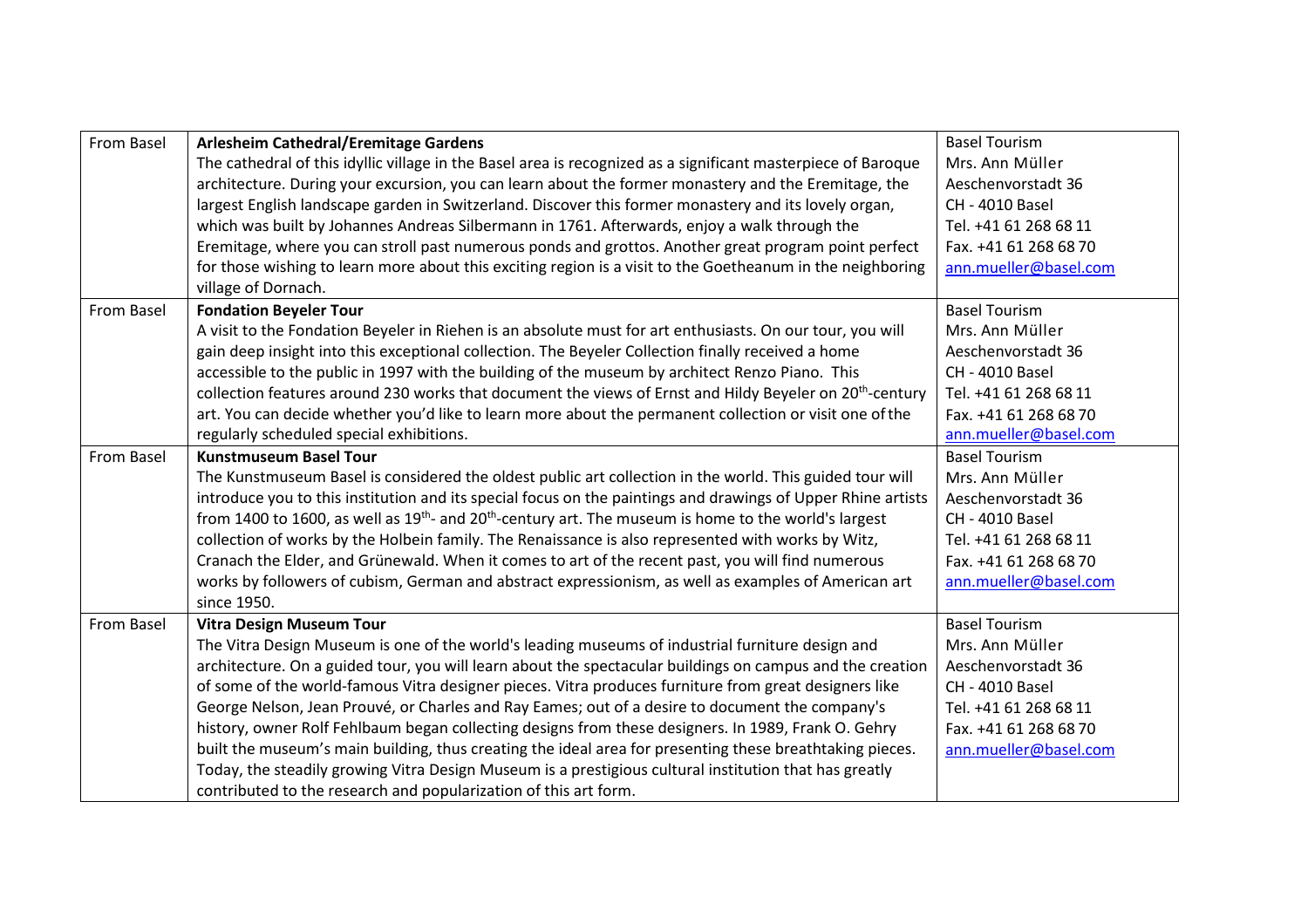| From Basel        | Tabtour.ch am                                                                                                | <b>Basel Tourism</b>      |
|-------------------|--------------------------------------------------------------------------------------------------------------|---------------------------|
|                   | Tabtour.ch is a high-tech, team adventure the combines adventure and the spirit of discovery with            | Mrs. Ann Müller           |
|                   | technology. Through the use of GPS-based tablet PCs with specially developed software, participants are      | Aeschenvorstadt 36        |
|                   | sent on an exciting and interactive journey. Teams must work together to solve various puzzles and tasks     | <b>CH - 4010 Basel</b>    |
|                   | or answer trivia questions. Different tools can be used for orientation; navigation aids of all kinds are    | Tel. +41 61 268 68 11     |
|                   | made available, including maps, compasses, GPS, UMTS or cloud computing. Get to know Basel in a very         | Fax. +41 61 268 68 70     |
|                   | unique way! With many additional features such as live control, chat, company-specific tasks,                | ann.mueller@basel.com     |
|                   | multilingualism, live images, and video analysis, the tabtour classic offers the possibility to individually |                           |
|                   | customize the activities and integrate them into your event.                                                 |                           |
| From Basel        | <b>City Treasure Hunt</b>                                                                                    | <b>Basel Tourism</b>      |
|                   | If you want to explore Basel's hidden corners, lanes, and special characteristics in a more exciting way,    | Mrs. Ann Müller           |
|                   | then the city treasure hunt is the right choice for you! On our treasure hunt, you will have the chance to   | Aeschenvorstadt 36        |
|                   | discover the city independently while still being guided. After a brief introduction, participants take off  | <b>CH - 4010 Basel</b>    |
|                   | on their own and armed with a city map, various designations, and a Polaroid camera. During this             | Tel. +41 61 268 68 11     |
|                   | entertaining tour through Basel, you are expected to find hidden places, solve tricky tasks, and find        | Fax. +41 61 268 68 70     |
|                   | answers to various questions. This activity requires team spirit, sense of direction, and creativity.        | ann.mueller@basel.com     |
| <b>From Basel</b> | Athletic Relay Race at St. Jakob Park                                                                        | <b>Basel Tourism</b>      |
|                   | The relay race is held in covered areas in sectors A and D, as well as in the locker rooms. This activity    | Mrs. Ann Müller           |
|                   | involves an interactive guided tour during which each group must solve different, mostly athletic tasks.     | Aeschenvorstadt 36        |
|                   | We'd be happy to put together a tailor-made program for you. Various challenges are possible, such as        | <b>CH - 4010 Basel</b>    |
|                   | goal shooting, archery, team skiing, puzzles, etc. If the event takes place in winter, we can also           | Tel. +41 61 268 68 11     |
|                   | incorporate different teas and mulled wine into the stations. Past experiences with other large              | Fax. +41 61 268 68 70     |
|                   | companies have shown that this program is a great success!                                                   | ann.mueller@basel.com     |
| From              | <b>Strasbourg City Tour</b>                                                                                  | Office de Tourisme de     |
| Strasbourg /      |                                                                                                              | Strasbourg et sa région   |
| Kehl              |                                                                                                              | Tel. +33 (0)3 88 52 28 20 |
|                   |                                                                                                              | guides@otstrasbourg.fr    |
|                   |                                                                                                              | www.otstrasbourg.fr       |
| From              | Discover Strasbourg from the water                                                                           | <b>Batorama</b>           |
| Strasbourg /      |                                                                                                              | Tel. +33 (0)3 88 84 13 13 |
| Kehl              |                                                                                                              | info@batorama.fr          |
|                   |                                                                                                              | www.batorama.fr           |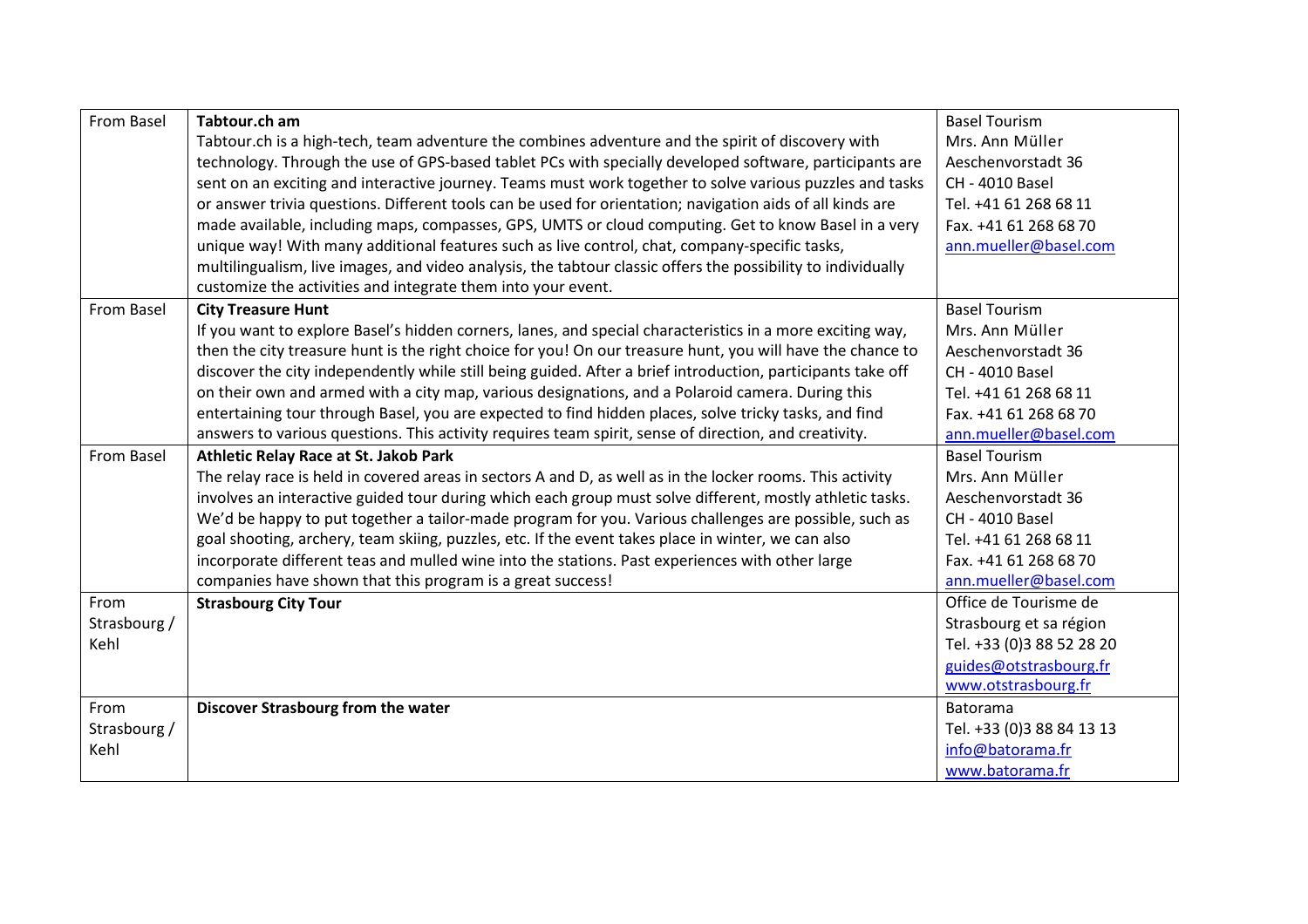| From         | Visit to the Historical Museum or Museum of Modern and Contemporary Art                                  | <b>Historical Museum</b>       |
|--------------|----------------------------------------------------------------------------------------------------------|--------------------------------|
| Strasbourg / | Both of these museums are suitable for people with limited mobility.                                     | Tel. +33 (0)3 88 88 50 50      |
| Kehl         |                                                                                                          | Museum of Modern and           |
|              |                                                                                                          | Contemporary Art               |
|              |                                                                                                          | Tel. +33 (0)3 88 88 31 15      |
|              |                                                                                                          | www.musees.strasbourg.eu       |
| From         | Bike city tour starting from the pier (max. 90 people)                                                   | Office<br>de<br>Tourisme<br>de |
| Strasbourg / |                                                                                                          | Strasbourg et sa région        |
| Kehl         |                                                                                                          | Tel. +33 (0)3 88 52 28 20      |
|              |                                                                                                          | guides@otstrasbourg.fr         |
|              |                                                                                                          | www.otstrasbourg.fr            |
| From         | Visit to the "Caves des Hospices de Strasbourg"                                                          | <b>CAVE HISTORIQUE DES</b>     |
| Strasbourg / |                                                                                                          | <b>HOSPICES DE STRASBOURG</b>  |
| Kehl         |                                                                                                          | 1, Place de l'Hôpital          |
|              |                                                                                                          | F - 67091 STRASBOURG Cedex     |
|              |                                                                                                          | Tel. +33 (0)3 88 11 64 50      |
|              |                                                                                                          | cave-hospices@chru-            |
|              |                                                                                                          | strasbourg.fr                  |
|              |                                                                                                          | www.vins-des-hospices-de-      |
|              |                                                                                                          | strasbourg.fr                  |
| From         | One day on the wine route (1)                                                                            | Agence de Développement        |
| Strasbourg / | Visit to Obernai (contact: Obernai Tourist Information Center - Tel. +33 (0) 3 88 95 00 37 -             | Touristique du Bas-Rhin        |
| Kehl         | visites@obernai.fr-www.tourisme-obernai.fr).                                                             | 4 rue Bartisch                 |
|              | Tour and wine tasting in the Klipfel à Barr area (contact: Denise Muller - Tel. +33 (0) 3 88 08 08 63 or | 67100 Strasbourg               |
|              | +33 (0) 3 88 68 59 08 - caveaulorentz@klipfel.com-www.klipfel.com). The cellar has a max. capacity       | www.tourisme67.com             |
|              | of 250 people, not suitable for people with limited mobility.                                            | www.tourisme-alsace.com        |
|              | Visit to Mount St. Odile (contact: Obernai Tourist Information Center). This area is partially suitable  |                                |
|              | for people with limited mobility.                                                                        |                                |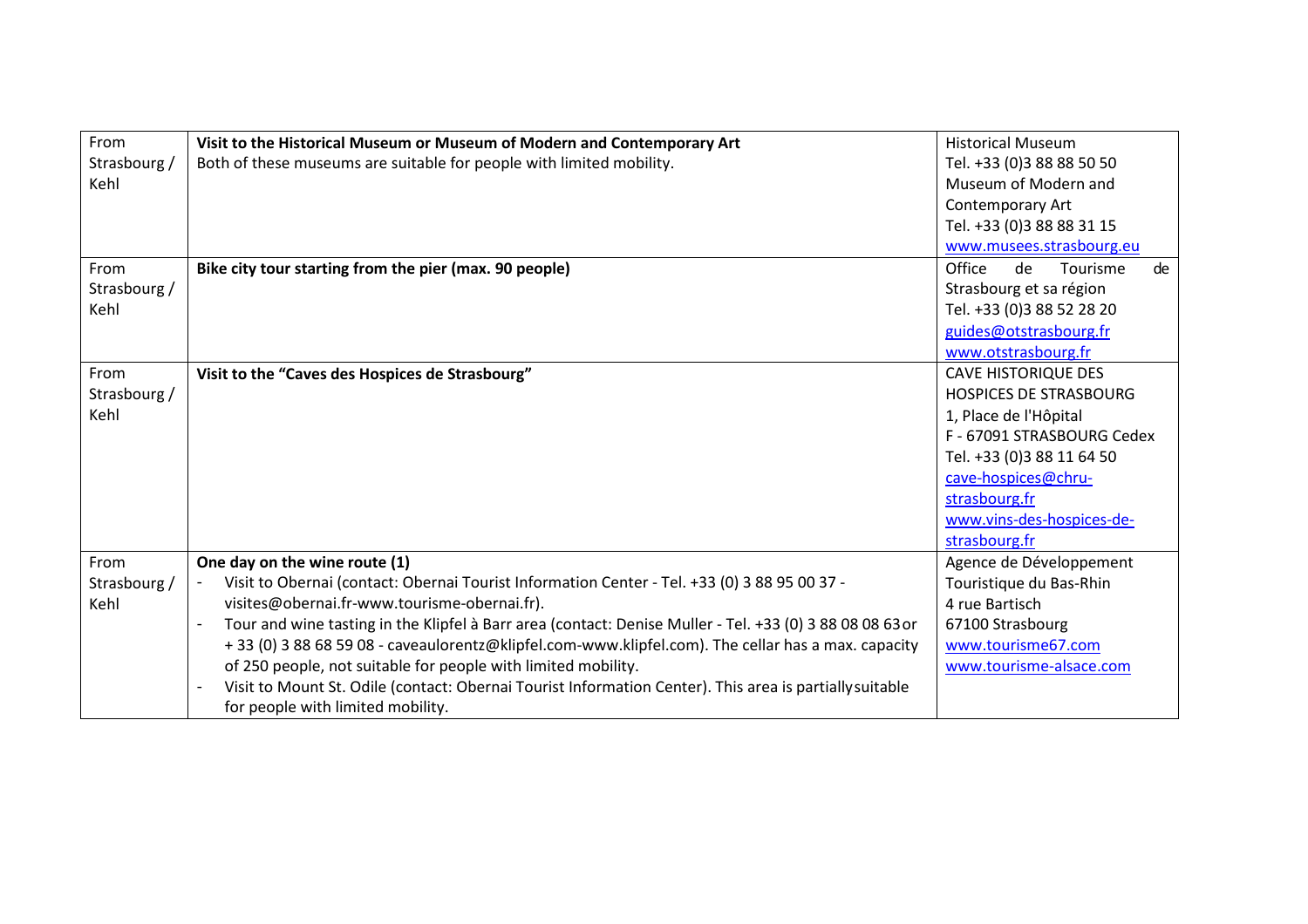| From<br>Strasbourg /<br>Kehl | One day on the wine route (2)<br>Visit to Obernai (contact: Obernai Tourist Information Center - Tel. +33 (0) 3 88 95 00 37 -<br>visites@obernai.fr-www.tourisme-obernai.fr).<br>Visit to the Ateliers de La Seigneurie à Andlau (Tel. + 33 (0) 3 88 08 65 24 -<br>$\blacksquare$<br>contact@lesateliersdelaseigneurie.eu-www.lesateliersdelaseigneurie.eu).                                                                                                                                 | Agence de Développement<br>Touristique du Bas-Rhin<br>4 rue Bartisch<br>67100 Strasbourg<br>www.tourisme67.com<br>www.tourisme-alsace.com |
|------------------------------|----------------------------------------------------------------------------------------------------------------------------------------------------------------------------------------------------------------------------------------------------------------------------------------------------------------------------------------------------------------------------------------------------------------------------------------------------------------------------------------------|-------------------------------------------------------------------------------------------------------------------------------------------|
| From<br>Strasbourg /<br>Kehl | Half-day on the wine route (3)<br>Visit to Molsheim (contact: Molsheim Mutzig Tourist Information Center - Tel +33 (0) 3 88 38 11 61 -<br>infos@ot-molsheim-mutzig.com-www.ot-molsheim-mutzig.com).<br>Tour and wine tasting at La Cave du Roi Dagobert à Traenheim (Tel. + 33 (0) 3 88 50 69 00 -<br>$\overline{\phantom{a}}$<br>dagobert@cave-dagobert.com - web: www.cave-dagobert.com).                                                                                                  | Agence de Développement<br>Touristique du Bas-Rhin<br>4 rue Bartisch<br>67100 Strasbourg<br>www.tourisme67.com<br>www.tourisme-alsace.com |
| From<br>Strasbourg /<br>Kehl | One day in the Park of the Northern Vosges (West)<br>Visit to the Musée Lalique â Wingen-sur-moder (Tel. + 33 (0) 3 88 89 08 14 - email: info@musee-<br>lalique.com - web: www.musee-lalique.com).<br>Lunch in La Petite Pierre in the Le Lion d'Or Restaurant - web: www.liondor.com.<br>$\overline{\phantom{a}}$<br>Visit to Saverne (contact: Saverne and Regional Tourist Information Center - Tel +33 (0) 3 88 91 80 47<br>- email: info@ot-saverne.fr - web: www.tourisme-saverne.fr). | Agence de Développement<br>Touristique du Bas-Rhin<br>4 rue Bartisch<br>67100 Strasbourg<br>www.tourisme67.com<br>www.tourisme-alsace.com |
| From<br>Strasbourg /<br>Kehl | Half-day in the Park of the Northern Vosges (West)<br>Visit to the Musée Lalique â Wingen-sur-moder (Tel. + 33 (0) 3 88 89 08 14 - email: info@musee-<br>lalique.com).                                                                                                                                                                                                                                                                                                                       | Agence de Développement<br>Touristique du Bas-Rhin<br>4 rue Bartisch<br>67100 Strasbourg<br>www.tourisme67.com<br>www.tourisme-alsace.com |
| From<br>Strasbourg /<br>Kehl | One day in the Park of the Northern Vosges (East)<br>Tour and wine tasting in La Cave de Cleebourg (Tel. + 33 (0) 3 88 94 50 33 - email: info@cave-<br>cleebourg.com - web: www.cave-cleebourg.com).<br>Visit to Wissembourg (contact: Wissembourg Tourist Information Office - Tel +33 (0) 3 88 94 10 11 -<br>email: info@ot-wissembourg.fr - web: www.ot-wissembourg.fr).                                                                                                                  | Agence de Développement<br>Touristique du Bas-Rhin<br>4 rue Bartisch<br>67100 Strasbourg<br>www.tourisme67.com<br>www.tourisme-alsace.com |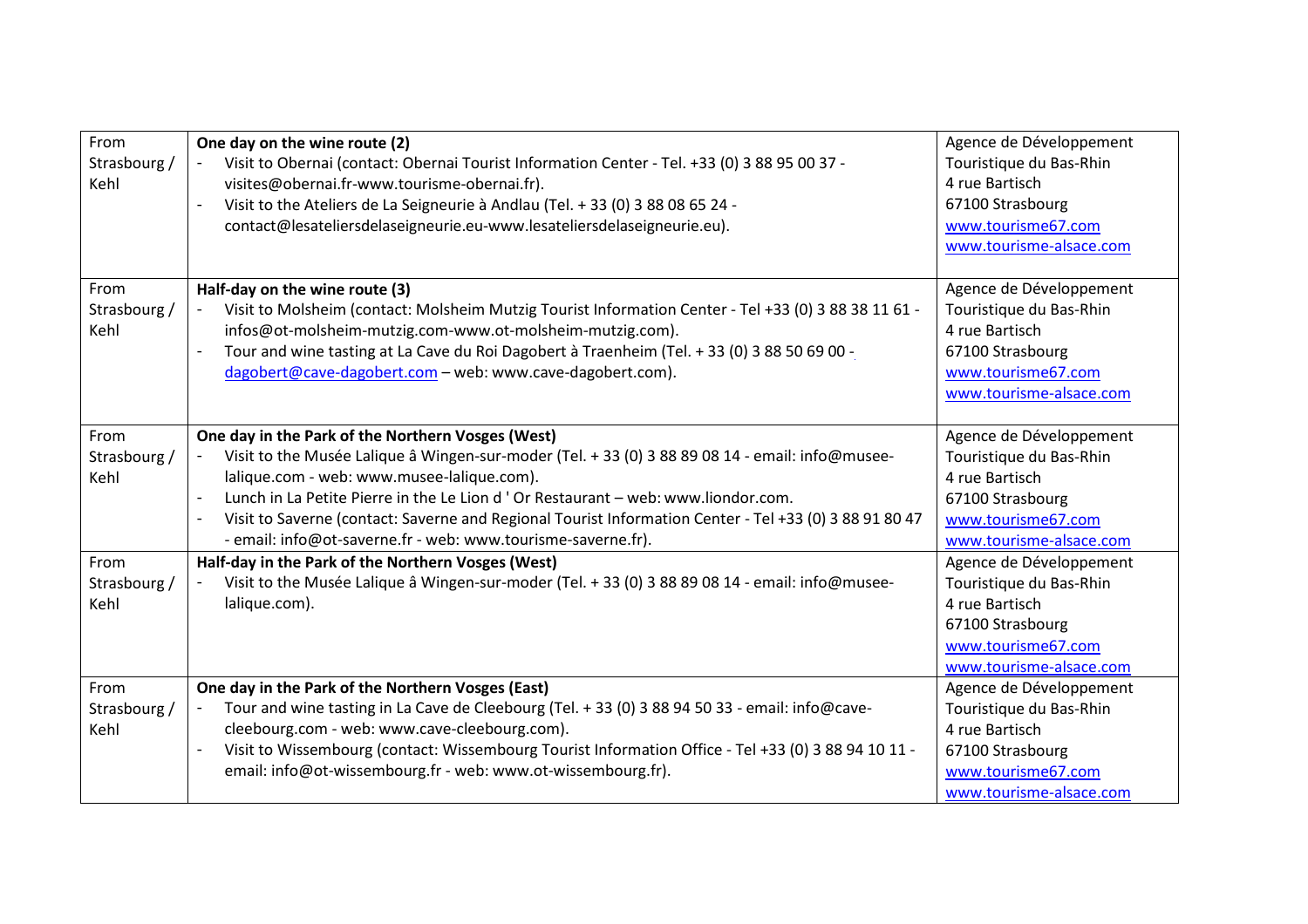| From            | Half-day in the Bruche Valley                                                                                          | Agence de Développement       |
|-----------------|------------------------------------------------------------------------------------------------------------------------|-------------------------------|
| Strasbourg /    | Visit to the Memorial d 'Alsace-Moselle à Schirmeck (Tel. + 33 (0) 3 88 47 45 50 - email:                              | Touristique du Bas-Rhin       |
| Kehl            | v.reguette@memorial-alsace-moselle.com - web: www.memorial-alsace-moselle.com).                                        | 4 rue Bartisch                |
|                 |                                                                                                                        | 67100 Strasbourg              |
|                 |                                                                                                                        | www.tourisme67.com            |
|                 |                                                                                                                        | www.tourisme-alsace.com       |
|                 | One day in the Rhine Valley                                                                                            | Agence de Développement       |
|                 | Visit to the Musée Würth France Erstein (contact: Tel. +33 (0) 3 88 64 74 84 - email:                                  | Touristique du Bas-Rhin       |
|                 | mwfe.info@wurth.fr - Web: www.musee-wurth.fr).                                                                         | 4 rue Bartisch                |
|                 | Visit of the baroque monastery in Ebersmunster (contact: Sélestat Haut-Koenigsbourg Tourist Office -<br>$\overline{a}$ | 67100 Strasbourg              |
|                 | Tel. +33 (0) 3 88 58 87 20 - email: reservation@selestat-haut-koenigsbourg.com - web:                                  | www.tourisme67.com            |
|                 | www.selestat-haut-koenigsbourg.com).                                                                                   | www.tourisme-alsace.com       |
|                 | Visit to the old town of Sélestat (Sélestat Haut-Koenigsbourg Tourist Office).<br>$\overline{\phantom{a}}$             |                               |
| From            | <b>Ganter Brewery Adventure</b>                                                                                        | Brauerei Ganter GmbH & Co. KG |
| <b>Breisach</b> | Experience the wonderful world of brewing with this extraordinary tour featuring various beer tastings                 | Schwarzwaldstr. 43            |
|                 | and a souvenir to remind you of this tasty experience.                                                                 | 79117 Freiburg                |
|                 |                                                                                                                        | http://www.ganter-            |
|                 |                                                                                                                        | brauerlebnis.de/#bier-erleben |
| From            | <b>Germersheim: Weißenburg Gate and Fortress</b>                                                                       | Tourismus,- Kultur und        |
| Karlsruhe or    | Guided tours are available in various languages. Groups can be picked up by buses at the pier in                       | Besucherzentrum               |
| Mannheim        | Germersheim; the tour can also be done by bus upon request.                                                            | "Weißenburger Tor"            |
|                 |                                                                                                                        | Germersheim                   |
|                 |                                                                                                                        | <b>Frauke Vos-Firnkes</b>     |
|                 |                                                                                                                        | Tel. +49 07274 / 97381-70     |
| From            | Wine tasting at the Rosenhof Steinweiler Wine and Sparkling Wine Estate                                                | Wein- u. Sektgut Rosenhof     |
| Karlsruhe or    | for 120-150 people                                                                                                     | Lothar Bohlender              |
| Mannheim        |                                                                                                                        | Rosenhof 6                    |
|                 |                                                                                                                        | 76872 Steinweiler             |
|                 |                                                                                                                        | Tel: 06349-8125               |
|                 |                                                                                                                        | weingut@rosenhof-             |
|                 |                                                                                                                        | steinweiler.de                |
|                 |                                                                                                                        | http://www.rosenhof-          |
|                 |                                                                                                                        | steinweiler.de                |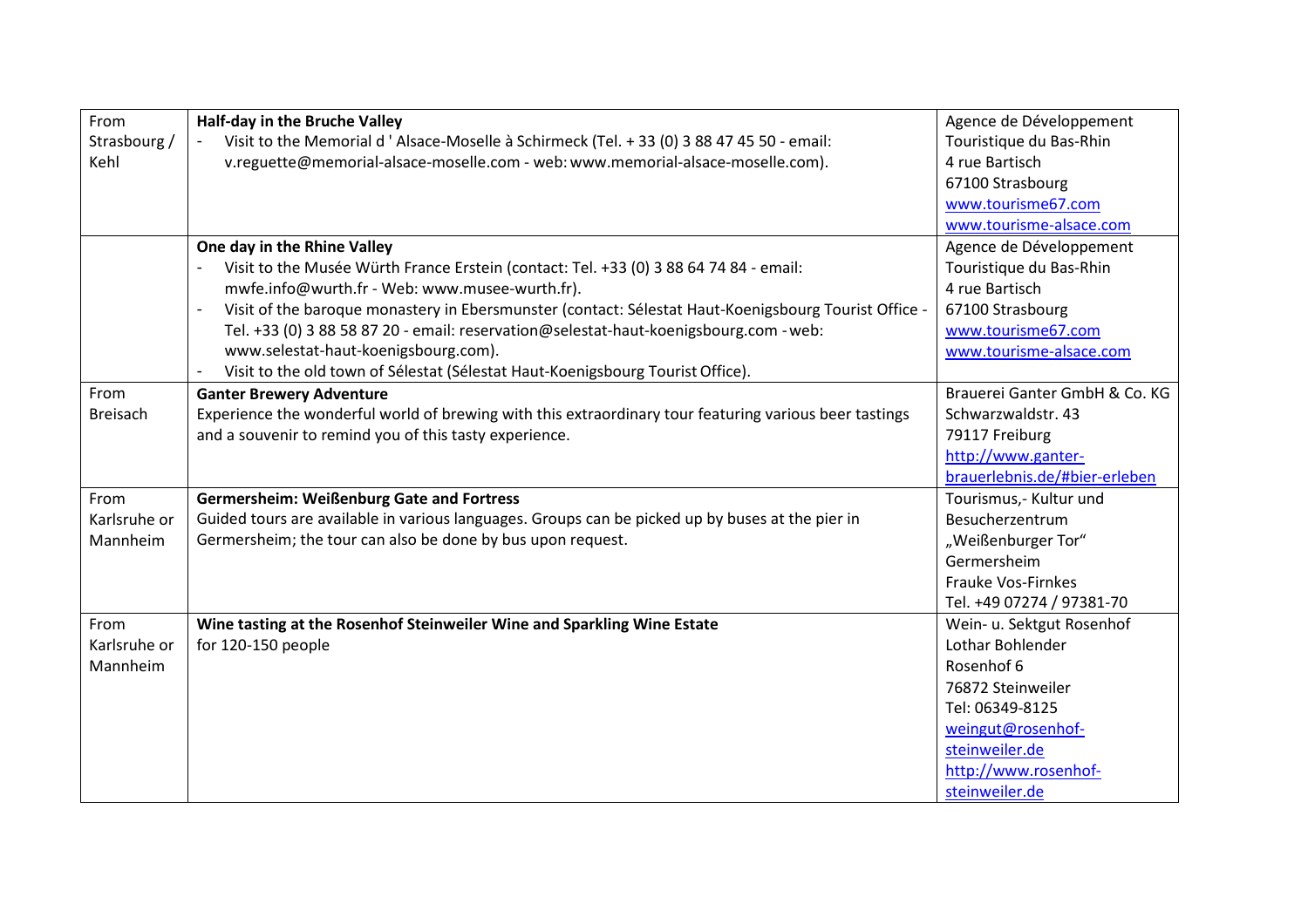| From         | Mhou Ostrich Farm in Rülzheim                                                                              | Mhou Ostrich Farm in Rülzheim |
|--------------|------------------------------------------------------------------------------------------------------------|-------------------------------|
| Karlsruhe or | This is Europe's leading ostrich farm. The facilities are barrier-free.                                    | Uschi Braun and Christoph     |
| Mannheim     |                                                                                                            | Kistner                       |
|              |                                                                                                            | Am See                        |
|              |                                                                                                            | 76761 Rülzheim                |
|              |                                                                                                            | Tel.: 07272 929 767 0         |
|              |                                                                                                            | info@mhoufarm.de              |
|              |                                                                                                            | www.mhoufarm.de               |
| From         | <b>Boat Tours on the Old Rhine</b>                                                                         | Tourismus,- Kultur und        |
| Karlsruhe or | http://www.suedpfalz-Tourismus.de/Natur-Freizeit/naturerlebnis/nachenfahrten.html                          | Besucherzentrum               |
| Mannheim     |                                                                                                            | "Weißenburger Tor"            |
|              |                                                                                                            | Germersheim                   |
|              |                                                                                                            | <b>Frauke Vos-Firnkes</b>     |
|              |                                                                                                            | Tel. +49 07274 / 97381-70     |
| From         | So "Beer-y" Good! Brewery Tour & Snack                                                                     | Karlsruhe   Tourist Board     |
| Karlsruhe    | Take advantage of the opportunity to watch a brew master at work! Explore the beer cellar with its         | www.karlsruhe-tourismus.de    |
|              | brewing vats and find out how beer is made. Under expert guidance, you will discover interesting facts     | groups@karlsruhe-tourismus.de |
|              | and fascinating tidbits about the world of beer. To conclude the seminar, you can enjoy a hearty           | Tel. +49 (0)721-3720-         |
|              | brewer's snack in a relaxed atmosphere. The brewery tour includes a snack plate, two hours of beer-        | 2240/2243/2415                |
|              | tasting pleasure, and a souvenir beer mug.                                                                 |                               |
| From         | Porcelain Art - The Majolica Porcelain Manufactory Museum in Karlsruhe                                     | Karlsruhe   Tourist Board     |
| Karlsruhe    | Experience a company tour through the workshops of the famous Majolica and see for yourself how            | www.karlsruhe-tourismus.de    |
|              | design results in finished works of art. The tour concludes with a visit to the showroom. We'd also be     | groups@karlsruhe-tourismus.de |
|              | happy to organize a small reception for your group. If you'd like to look over our employees' shoulders as | Tel. +49 (0)721-3720-         |
|              | they work, you should go on a tour during the following times:                                             | 2240/2243/2415                |
|              | Monday to Thursday from 9:00 - 11:00 a.m. and 12:30 - 3:00 p.m.; Fridays from 9:00 - 11:00 a.m.            |                               |
|              | Inexpensive shopping opportunities in the Majolica Gallery incl. gift certificate!                         |                               |
|              | The Majolica Porcelain Manufactory grants a $E$ shopping voucher for guided tour participants to use in    |                               |
|              | the gallery.                                                                                               |                               |